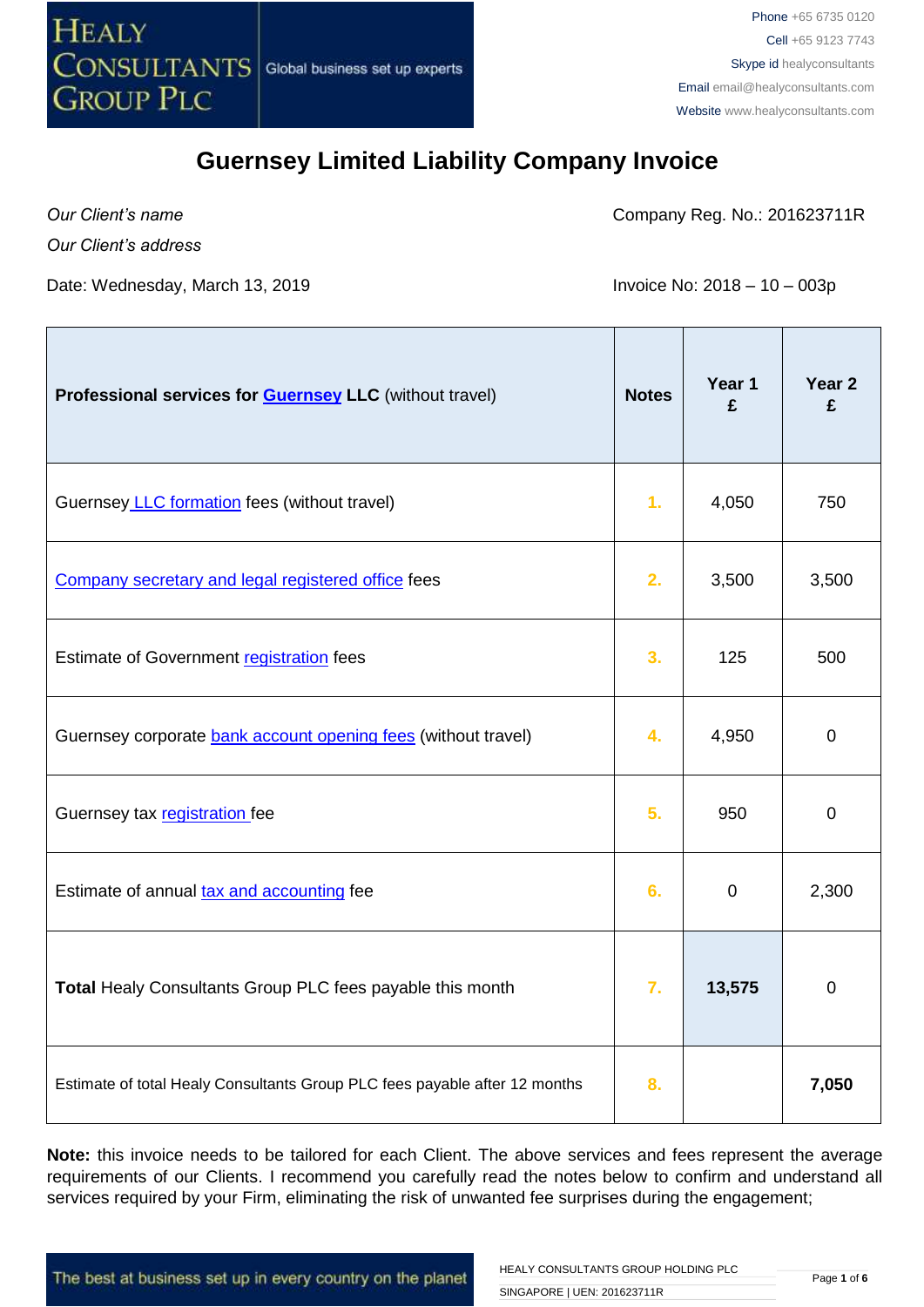

#### *Notes to invoice above*

**1.** Healy Consultants Group PLC fees to efficiently and effectively complete Guernsey company registration within [2 weeks](http://www.healyconsultants.com/guernsey-company-registration/fees-timelines/#timelines) by **i)** choosing the optimum regulatory license for our Client's business activities; **ii)** reserving a company name with the [Guernsey Registry;](http://guernseyregistry.com/) **iii)** settlement of our accountant and lawyer fees; and **iv)** preparing a high quality company incorporation application to the [Guernsey Registry;](http://guernseyregistry.com/)

All [engagement fees](http://www.healyconsultants.com/company-registration-fees/) (click link) are agreed and paid up front and agree to the fees published on our country web pages. Consequently, there are no hidden fees, surprises or ambushes throughout the engagement. All engagement deadlines are agreed up front in the form of a [detailed project plan,](http://www.healyconsultants.com/index-important-links/example-project-plan/) mapping out [deliverables](http://www.healyconsultants.com/deliverables-to-our-clients/) by week throughout the engagement term;



Every week during the engagement, Healy Consultants Group PLC will email our Client a detailed status [update.](http://www.healyconsultants.com/index-important-links/weekly-engagement-status-email/) Our Client is immediately informed of engagement problems together with solutions. Your dedicated engagement manager is reachable by phone, Skype, live chat and email and will communicate in your preferred language;

**2.** In accordance with the [Companies \(Guernsey\) Law 2008,](http://www.gfsc.gg/The-Commission/Policy%20and%20Legislation/Companies-(Guernsey)-Law-2008-(Consolidated-text).pdf) each Guernsey private limited company must appoint a resident agent, who may be a natural person or a body corporate, but the company secretary must be resident in Guernsey. Healy Consultants Group PLC will act as your Guernsey resident agent, for which our annual responsibilities include **i)** preparing and filing the legal annual return; **ii)** securely maintaining company records; **iii)** liaising with the Guernsey government on our Client's behalf; **iv)** legal filing of changes of company structure; and **v)** reminding our Client of statutory deadlines;

In accordance with the [Companies \(Guernsey\) Law 2008,](http://www.gfsc.gg/The-Commission/Policy%20and%20Legislation/Companies-(Guernsey)-Law-2008-(Consolidated-text).pdf) a Guernsey LLC shall as from the date of its incorporation have a legal registered office in Guernsey, to which all official government communications and notices may be addressed. To comply with this statutory requirement, Healy Consultants Group PLC's Guernsey office will be the registered office address for your company. Thereafter, this address will be used to receive government correspondence including **i)** tax letters; **ii)** notice of the legal annual return; and **iii)**  all government communications. Most of our Clients wish to place [Healy Consultants Group PLC's](http://www.healyconsultants.com/corporate-outsourcing-services/company-secretary-and-legal-registered-office/) office [address](http://www.healyconsultants.com/corporate-outsourcing-services/company-secretary-and-legal-registered-office/) on invoices, contracts, websites and business cards;

- **3.** This fee is an estimate of government costs payable during your Firm's engagement. For transparency purposes, all government fee payments will be supported by original receipts and invoices. Examples of government costs include **i)** reserving the company name; **ii)** 24-hour incorporation service with the [Guernsey Registry;](http://guernseyregistry.com/) and **iii)** the government's annual validation fee. Following engagement completion, Healy Consultants Group PLC will refund our Client any excess of funds received over actual Government costs paid;
- **4.** Healy Consultants Group PLC will be pleased to open a Guernsey corporate bank account without our Client's travel. It is a time consuming task, and Healy Consultants Group PLC will shelter our Client from the associated administrative challenges. As you can appreciate, it is a difficult task to obtain bank account approval through a newly formed company when shareholders, directors and bank signatories reside overseas. Healy Consultants Group PLC will prepare a business plan for the bank to optimize the probability of corporate bank account approval.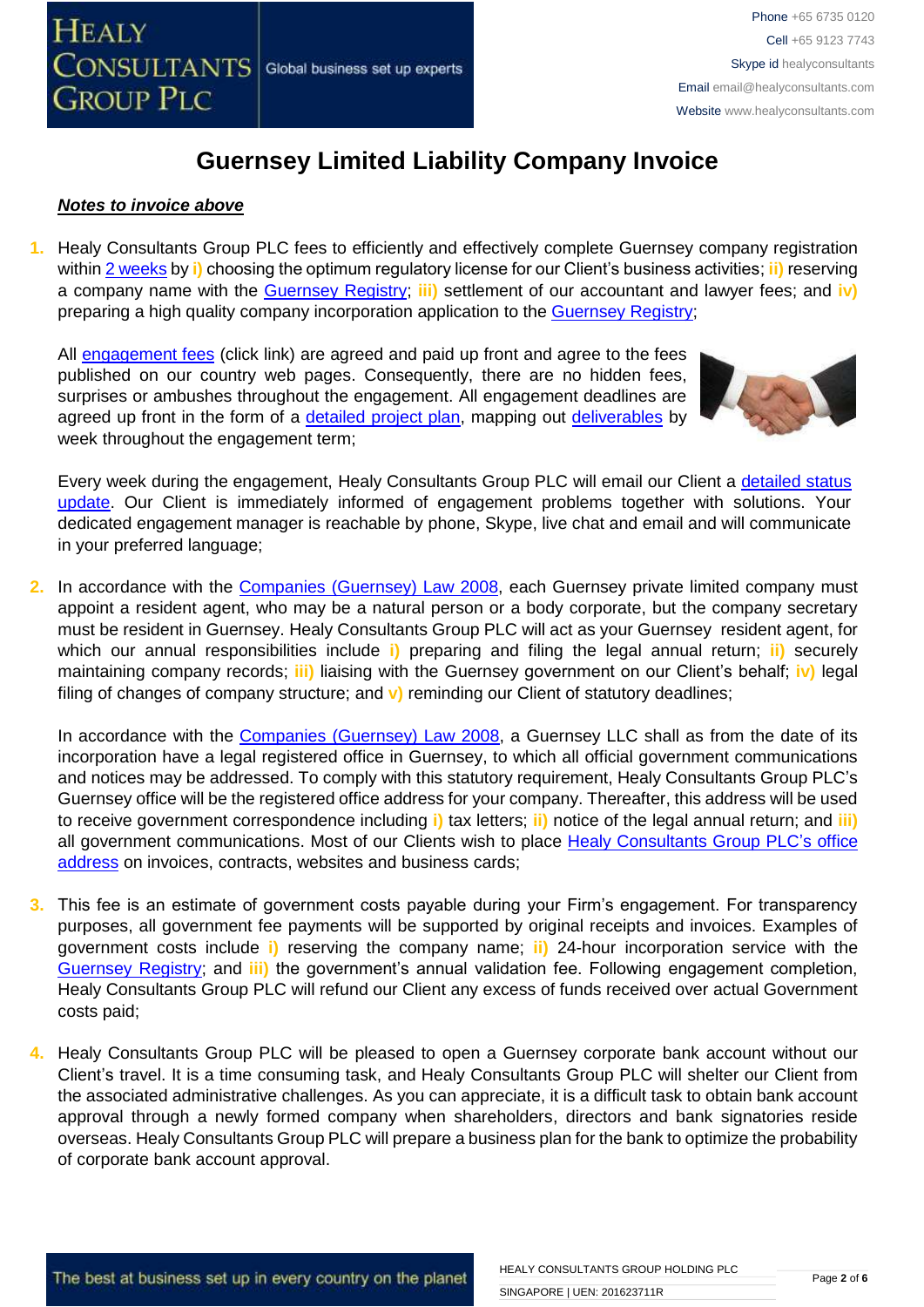

Depending on our Client's business and nationality, there is a 20% probability the banks will request a bank signatory to travel for a one-hour bank interview. Healy Consultants Group PLC will try its best to negotiate with the bank for a travel exemption. If our Client must travel to Guernsey for corporate bank account opening, Healy Consultants Group PLC will refund our Client £950;

If our Client is not comfortable with only a Guernsey corporate bank account, Healy Consultants Group PLC will be pleased to open [an international corporate bank account](http://www.healyconsultants.com/international-banking/) (click link) outside of Guernsey. Examples include New York, Germany, Liechtenstein, Austria, Bulgaria, South Africa, Australia, London, South America or Dubai. All banks will be top tier banks in these countries with excellent internet banking services. Example of our global banking partners include HSBC, Standard Chartered Bank, Citibank, Barclays, Standard bank, ANZ bank, VTB bank, UBS, Credit Suisse;

The banks enjoy ultimate power of approval of corporate bank account applications. Consequently, guaranteed success is outside of Healy Consultants Group PLC's control. What is inside our control is the preparation and submission of a high-quality bank application that maximizes the likelihood of approval;







Global banks continue to tighten corporate bank account opening procedures, their internal compliance departments completing more thorough due diligence of Clients. Consequently, our Clients should expect the bank account approval period to take up to 4 weeks. Furthermore, global banks now require evidence of proof of business in the country where the corporate bank account will be, including sales contracts or lease agreement;

- **5.** In accordance with [Guernsey Tax Laws,](https://gov.gg/article/120167/Tax-for-businesses-companies-and-employers) each entity must register for corporate tax. The company standard rate of taxation is 0%. The tax rate can increase to 10% or 20% depending on our client's business activity;
- **6.** For an active trading company, these annual [accounting, audit and tax](http://www.healyconsultants.com/guernsey-company-registration/accounting-legal/) fees are an estimate of Healy Consultants Group PLC fees to efficiently and effectively discharge your annual company accounting, audit and tax obligations. Following receipt of a set of draft accounting numbers from your company, Healy Consultants Group PLC will more accurately advise accounting and tax fees. For a dormant company, Healy Consultants Group PLC fees are only US\$950;
- **7.** All fees quoted in this invoice correspond to fees quoted [on Healy Consultants Group PLC's](http://www.healyconsultants.com/company-registration-fees/) website. Please review this invoice carefully to identify errors. During the rush of the business day, it is possible that Healy Consultants Group PLC inadvertently made fee calculation errors, typing errors or omitted services or omitted historic fee payments from Clients. In the unfortunate event you identify invoice errors, please revert to me directly re the same. I apologize in advance if I or my staff made invoice errors;
- **8.** Assuming our Clients re-engage Healy Consultants Group PLC in year 2, this fee is an estimate of the fees payable next year, 12 months after the date of company registration;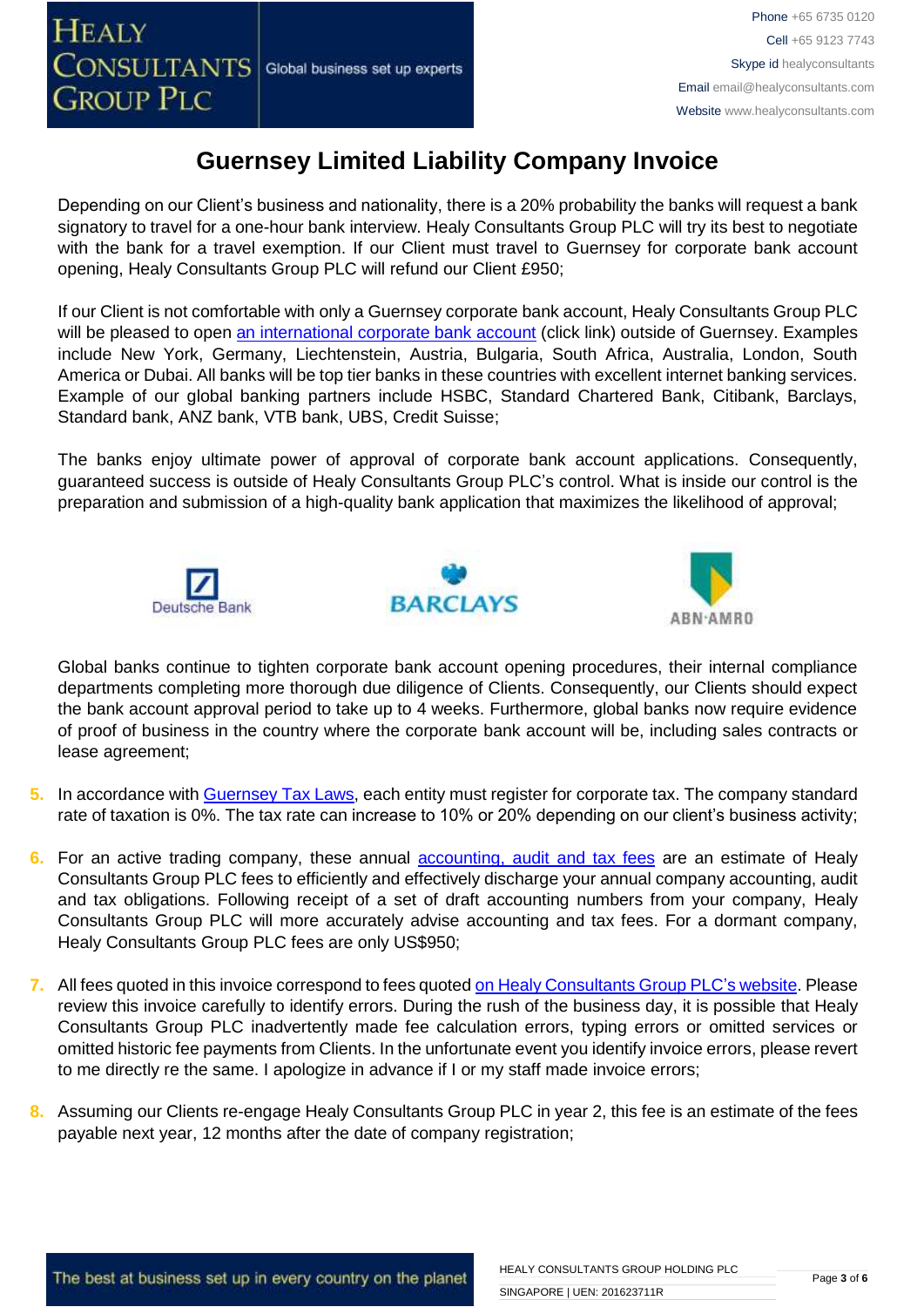- **9.** The fees quoted in this invoice are a prediction of the fees required to efficiently and effectively complete this engagement in a timely manner. If during the engagement Healy Consultants Group PLC realizes that the project is more complex than anticipated, requiring a large additional investment of time, my Firm will revert to request additional fees;
- **10.** Engage Healy Consultants Group PLC to [project manage](http://www.healyconsultants.com/project-manage-engagements/) business set up in every country on the planet. We are the best in the [world](http://www.healyconsultants.com/best-in-the-world/) at what we do, timely completing the  $A$  to  $Z$  of every country engagement;
- **11.** Guernsey company law does not require any minimum share capital and allows companies to issue shares of no par value;
- **12.** In order to ensure sufficient compliance with Guernsey's anti-tax-evasion laws, we require our Client to provide us with a legal opinion from an accounting firm, confirming that our Client is not evading taxes of any jurisdiction by establishing a business in Guernsey;
- **13.** If our Client and Healy Consultants Group PLC properly plan this engagement, our Clients will *not* have to travel during this engagement. Healy Consultants Group PLC will efficiently complete company registration and corporate bank account opening in a timely manner without our Client's presence. Instead, our Client will need to **i)** sign and get documents legalized in the embassy in their country of origin; and **ii)** courier the originals to Healy Consultants Group PLC's office;



- **14.** If our Client requires nominee shareholder and director services [\(click link\),](http://www.healyconsultants.com/corporate-outsourcing-services/nominee-shareholders-directors/) Healy Consultants Group PLC will be pleased to assist. Our fee for professional, passive nominee corporate shareholder amounts to £2,100 per annum. Our fee to be both nominee director and shareholder amounts to £6,600 per annum. Being the sole shareholders and sole director of a Client's company exposes Healy Consultants Group PLC to reputation, litigation and financial risk;
- **15.** Depending on our Client's business and nationality, the Guernsey Government may require a special regulatory license to carry on your business in the country. Healy Consultants Group PLC will assist our Client secure license approval; there may be additional engagement fees. However, the Government enjoys ultimate power of approval of company registrations and business licenses;
- **16.** If required, Healy Consultants Group PLC will be pleased to assist your firm secure employee visa approvals. Our fee is £3,950 for the first employee, £2,950 for the second employee, £1,950 per employee thereafter. Our employee visa fees includes preparation of a quality visa application and submitting to the correct Government immigration officers. The Government enjoys ultimate power of approval of visa applications. Consequently, guaranteed success is outside of Healy Consultants Group PLC's control. What is inside our control is the preparation and submission of a high quality immigration visa application that maximizes the likelihood of visa approval;
- **17.** Some of our Clients request Healy Consultants Group PLC to provide temporary shared [office space](http://www.healyconsultants.com/virtual-office/) for 6 months until their preferred business premises is found. If your Firm requires this service, our one-time fee is £950. Monthly rental thereafter is paid directly to the landlord, independently of Healy Consultants Group PLC;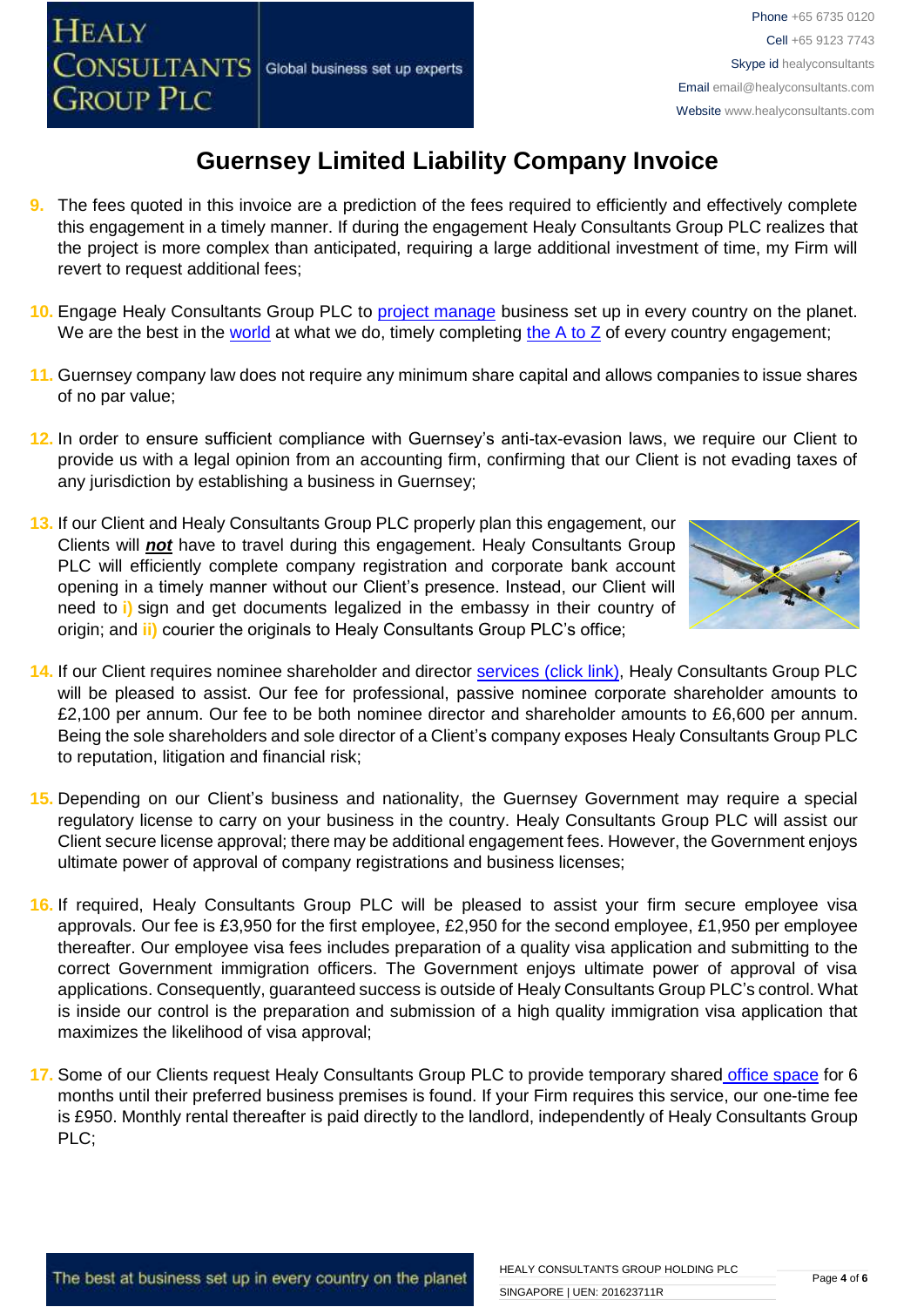- **18.** It is important our Clients are aware of their personal and corporate tax obligations in their country of residence and domicile. Let us know if you need Healy Consultants Group PLC help to clarify your local and international annual tax reporting obligations;
- **19.** Government tax obligations include half-yearly corporation tax return filing. If you need our help, Healy Consultants Group PLC can complete monthly or quarterly Government reporting for a monthly fee of £860. Healy Consultants Group PLC monthly support will include **i)** receive in Dropbox the monthly invoices from our Client; **ii)** label monthly bank statement transactions; **iii)** preparation and submission of VAT returns and **iv)** submission of monthly employee payroll reporting;
- **20.** Some of our Clients require an [immediate Guernsey](http://www.healyconsultants.com/turnkey-solutions/) solution. With this strategy, within a day Healy Consultants Group PLC can supply our Client **i)** an existing dormant Guernsey company number; **ii)** an already approved Guernsey corporate bank account number; and **iii)** a business address. Turnkey solutions are attractive to those entrepreneurs who wish to immediately close a country deal, sign a contract or invoice a customer;
- **21.** During the engagement, shareholders and directors' documents may need to be translated into the local language; before the Government and Bank approves company registration and corporate bank account opening respectively. Consequently, our Client should budget for possible additional translation and embassy attestation fees. Either our Client or Healy Consultants Group PLC can complete this administrative task;

As always, Healy Consultants Group PLC will negotiate with all third parties to eliminate or reduce additional engagement costs. For transparency purposes, all third-party fee payments will be supported by original receipts and invoices. Examples of possible third-party payments include **i)** embassy fees; **ii)** notary public costs; **iii)** official translator fees;

- **22.** As stipulated on our [business website](http://www.healyconsultants.com/) and in section 3 of our engagement letter, Healy Consultants Group PLC will only commence the engagement following **i)** settlement of our fees and **ii)** completion and signing of our legal engagement letter;
- **23.** Healy Consultants Group PLC will only incorporate your company after 75% of [due diligence documentation](http://www.healyconsultants.com/due-diligence/) is received by email. Healy Consultants Group PLC will only open a corporate bank account after 100% of the Client's original due diligence documentation is received by courier;
- **24.** During the annual renewal engagement with our Client, our in-house [Legal and Compliance Department](http://www.healyconsultants.com/about-us/key-personnel/cai-xin-profile/)  [\(click link\)](http://www.healyconsultants.com/about-us/key-personnel/cai-xin-profile/) reviews the quality and completeness of our Client file. Consequently, Healy Consultants Group PLC may revert to our Client to ask for more up to date [due diligence documentation;](http://www.healyconsultants.com/due-diligence/)
- **25.** To assist our Clients to minimize foreign exchange costs, we offer the payment in SG\$, Euro, Pounds or US\$. Kindly let me know in which currency your Firm prefers to settle our fees and I will send an updated invoice, thank you;
- 26. Some of our Clients engage Healy Consultants Group PLC to [recruit \(click link\)](http://www.healyconsultants.com/corporate-outsourcing-services/how-we-help-our-clients-recruit-quality-employees/) local employees. We have a lot of experience in this area and we are quite skilled at securing quality candidates for our Clients;